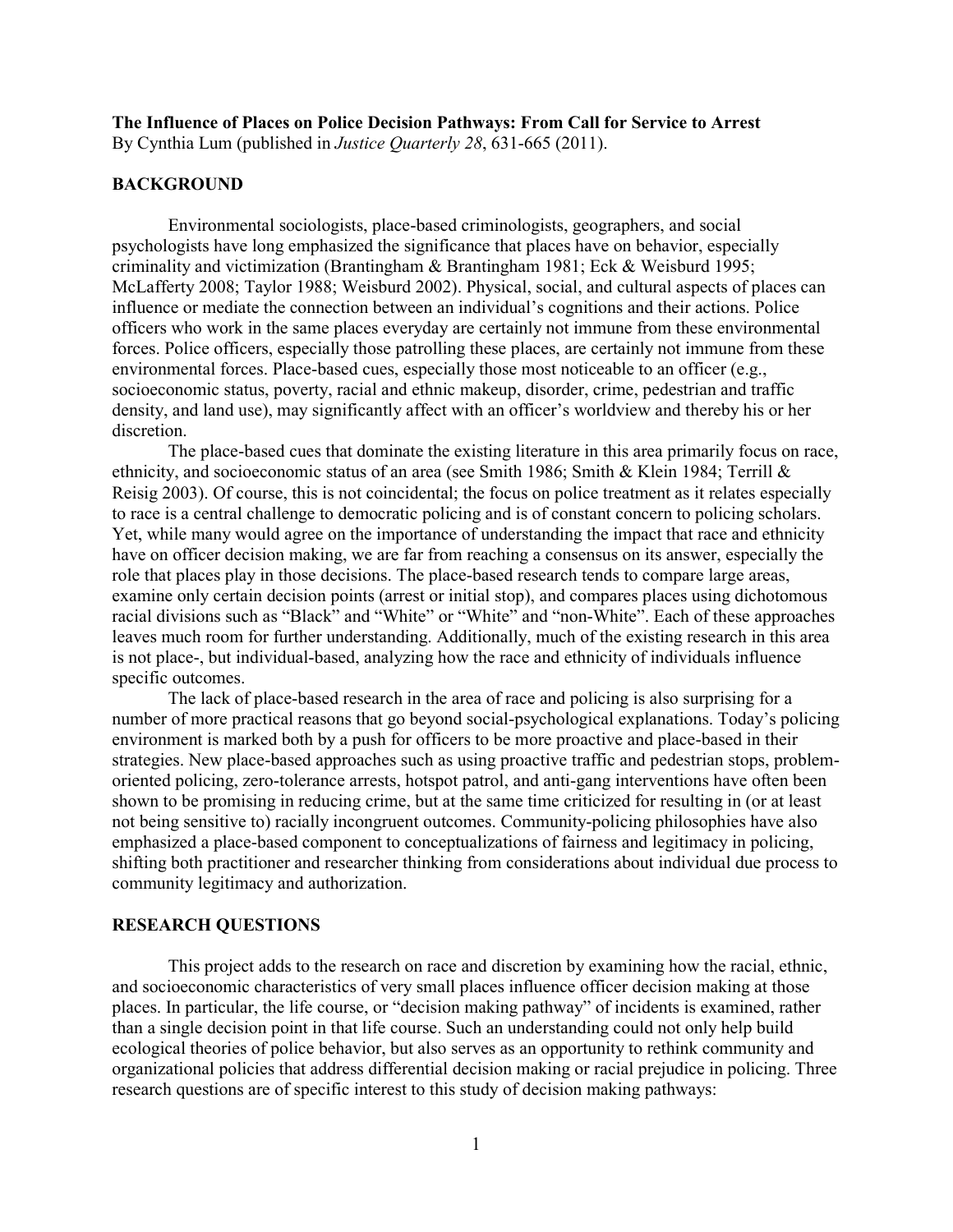- **1.** Would places with greater concentrations of racial and ethnic minorities receive different types of police service for similar incidents when controlling for other factors?
- **2.** Would places with greater concentrations of racial and ethnic sub-groups specifically, foreign-born or linguistically isolated individuals – receive different types of police service?
- **3.** If racial and ethnic disparities are discovered, can they be easily explained by the level of crime (specifically violence) at those places? Alternatively, is there perhaps an interaction effect between racial composition, concentrated poverty or violence that mediates the response of police?

## **DATA AND METHODS**

This project proceeds given these concerns of research and practice in exploring the relationship between characteristics of small geographic areas and the decision making process of officers. I expand on previous conceptualizations of officer discretion by creating "decision pathways" that reflect multiple and chronological decision points of a single incident. This differs from existing research that focuses on a single decision point such as an initial stop or an arrest. I developed these pathways for 267,937 crimes and disorders that occurred across 568 small places within a large, diverse, and metropolitan west coast U.S. city over the course of one year. These pathways can be characterized by "upgrading" or "downgrading" in either crime seriousness or in police action. I then analyzed whether a relationship exists between these upgrading and downgrading tendencies of these pathways and the characteristics of the small places in which they occur.

The decision pathways were then geographically referenced to spatially connect them to Census block groups for analysis with other characteristics of that place. This allowed for analysis of predictors of upgrading and downgrading scores. Many demographic, socioeconomic, and crime attributes were also built into the predictive models, including racial, ethnic and foreign-born composition, measures of wealth, community needs, social disorganization, levels of violent crime, and population density.

# **FINDINGS**

Three place-based cues seem to most consistently matter to decision making pathways: the proportion of residents that are Black, the level of wealth in that area, and the amount of violence in a block group. As expected, in places with more violence, there is evidence of more formal social control – more reports are written and arrests made. However, police show significant evidence of downgrading calls – handling them less formally (less likely to write reports or make arrests) and reducing the seriousness of crime classifications in places with higher proportion of wealthy residents *or* higher proportion of Black residents (which are more disadvantaged).

But, while both wealthy and disadvantaged block groupings with high proportions of Black residents both evidence downgrading, there seems to be *less* downgrading in communities with high proportions of Black residents compared to communities representing the wealthiest areas of this city. Similar effects are not consistently seen for places with larger proportions of Asian, Hispanic, foreign-born, or linguistically isolated households, although there are significant upgrading and downgrading activities at particular points in an investigation for these other groups.

The findings are compelling and add to a place-based theory of policing. This study indicates that it is not sufficient only to examine the individual racial characteristics of officers, suspects, victims, and witnesses in explaining officer decisions. The environment can also be correlated to behavior in important ways. Although this study does not examine which effect might be stronger (individual-level information was not available on these incidents), and motivations of upgrading and